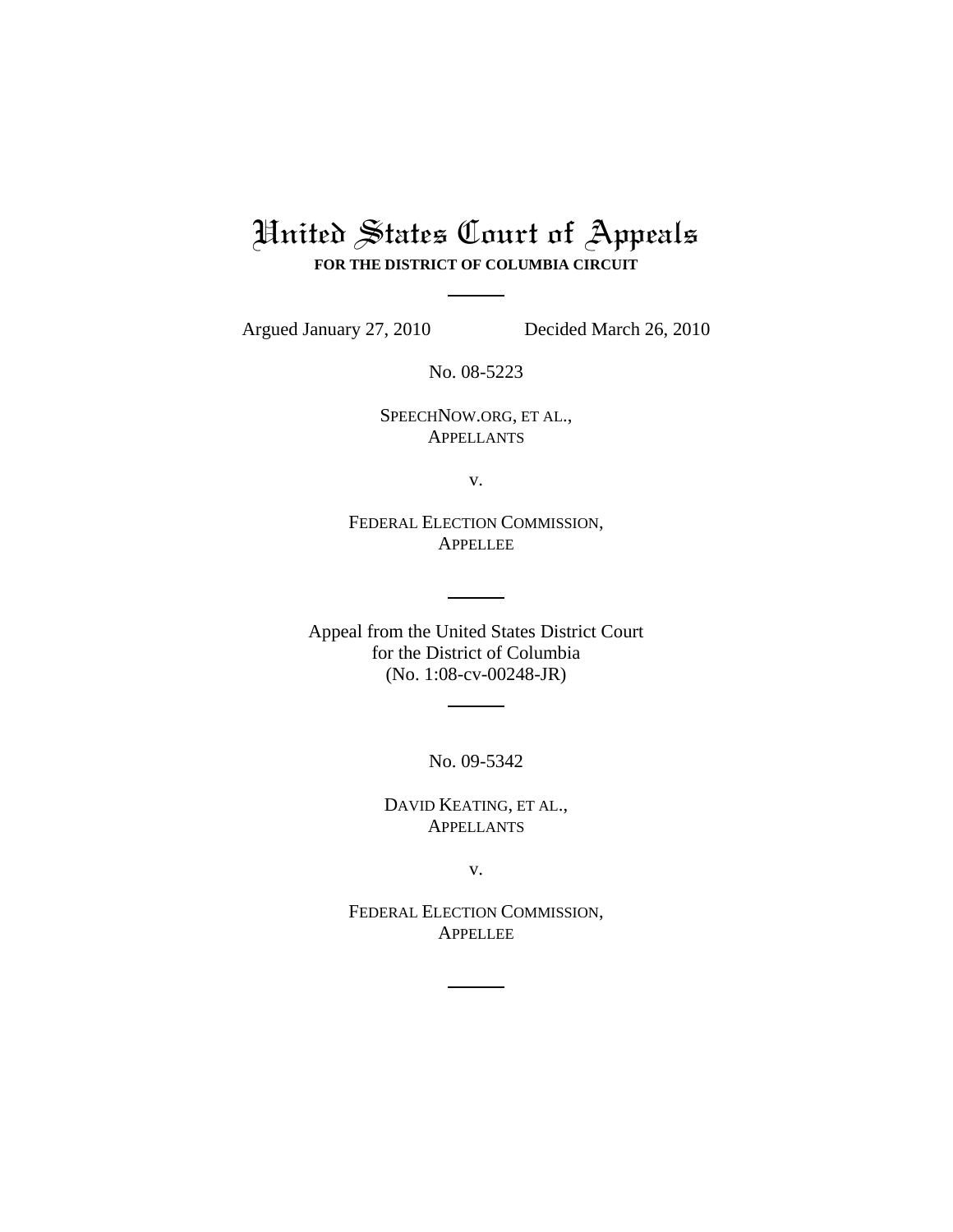Appeal from the United States District Court for the District of Columbia (No. 1:08-cv-00248-JR)

*Steven M. Simpson* argued the cause for appellants. With him on the brief were *William H. Mellor*, *Robert W. Gall*, *Robert P. Frommer*, *Paul M. Sherman*, and *Stephen M. Hoersting*.

*Heidi K. Abegg* and *Alan P. Dye* were on the briefs for *amici curiae* Alliance for Justice, et al. in support of appellants.

*David B. Kolker*, Associate General Counsel, Federal Election Commission, argued the cause for appellee. With him on the briefs was *Vivien Clair*, Attorney.

*Joseph G. Hebert*, *Donald J. Simon*, *Scott L. Nelson*, *Fred Wertheimer* were on the briefs for *amici curiae* Campaign Legal Center and Democracy 21.

*Howard R. Rubin* was on the briefs for *amici curiae* The Brennan Center for Justice and Professor Richard Briffault in support of appellee.

Before: SENTELLE, *Chief Judge*, GINSBURG, HENDERSON, ROGERS, TATEL, GARLAND, BROWN, GRIFFITH, and KAVANAUGH, *Circuit Judges*.

Opinion for the Court filed by *Chief Judge* SENTELLE.

SENTELLE, *Chief Judge*: David Keating is president of an unincorporated nonprofit association, SpeechNow.org

2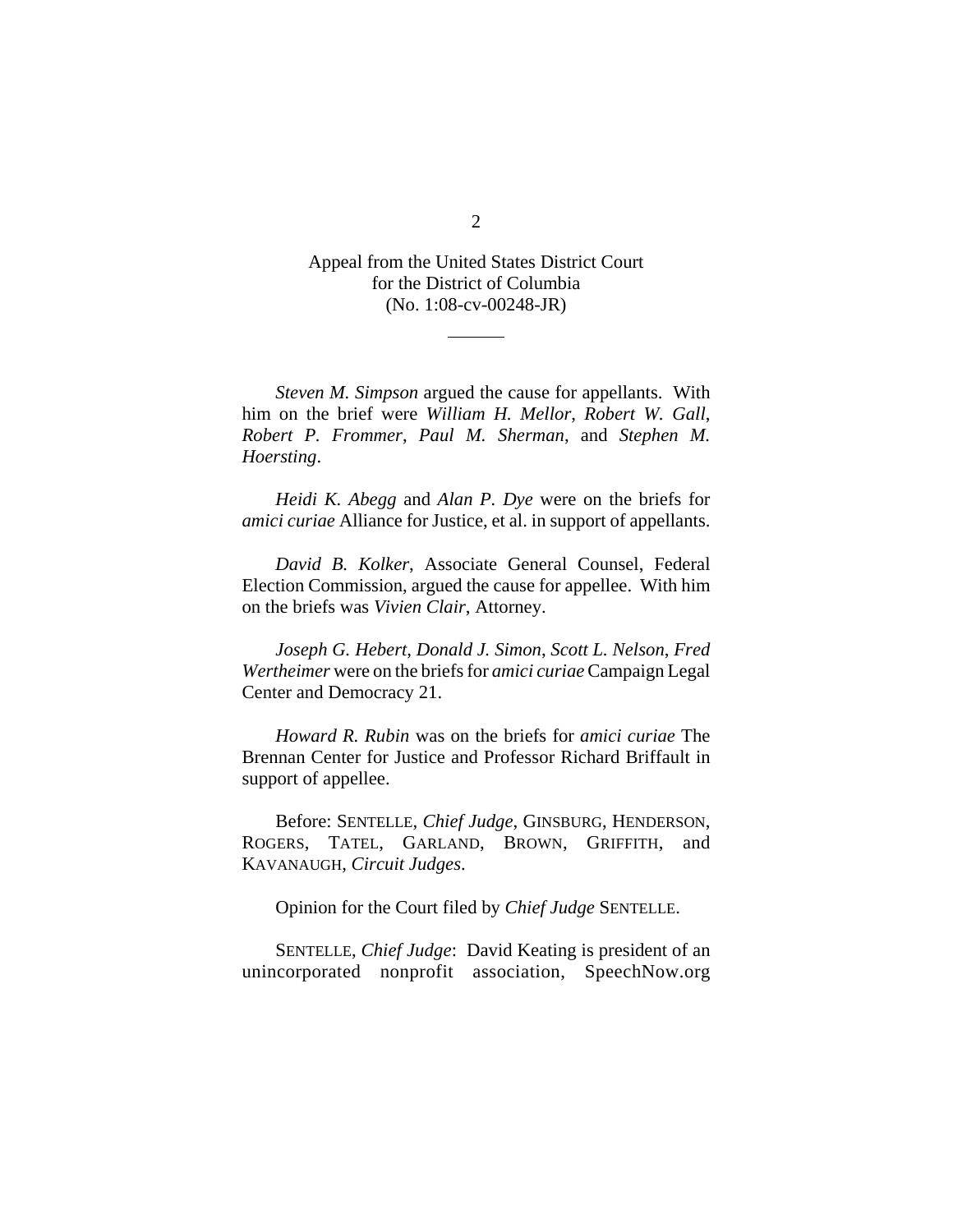(SpeechNow), that intends to engage in express advocacy<sup>1</sup> supporting candidates for federal office who share his views on First Amendment rights of free speech and freedom to assemble. In January 2008, the Federal Election Committee (FEC) issued a draft advisory opinion concluding that under the Federal Election Campaign Act (FECA), SpeechNow would be required to organize as a "political committee" as defined by 2 U.S.C. § 431(4) and would be subject to all the requirements and restrictions concomitant with that designation. Keating and four other individuals availed themselves of 2 U.S.C. § 437h, under which an individual may seek declaratory judgment to construe the constitutionality of any provision of FECA. As required by that provision, the district court certified the constitutional questions directly to this court for en banc determination. Thereafter, the Supreme Court decided *Citizens United v. FEC*, 130 S. Ct. 876 (2010), which resolves this appeal. In accordance with that decision, we hold that the contribution limits of 2 U.S.C. §  $441a(a)(1)(C)$  and  $441a(a)(3)$  are unconstitutional as applied to individuals' contributions to SpeechNow. However, we also hold that the reporting requirements of 2 U.S.C. §§ 432, 433, and 434(a) and the organizational requirements of 2 U.S.C. § 431(4) and 431(8) can constitutionally be applied to SpeechNow. In this action the district court also denied the plaintiffs' motion to enjoin FEC enforcement of FECA's contribution limits against SpeechNow. Because we hold that those provisions cannot be constitutionally applied, we vacate

<sup>&</sup>lt;sup>1</sup>"Express advocacy" is regulated more strictly by the FEC than socalled "issue ads" or other political advocacy that is not related to a specific campaign. In order to preserve the FEC's regulations from invalidation for being too vague, the Supreme Court has defined express advocacy as "communications containing express words of advocacy of election or defeat, such as 'vote for,' 'elect,' 'support,' 'cast your ballot for,' 'Smith for Congress,' 'vote against,' 'defeat,' 'reject.'" *Buckley v. Valeo*, 424 U.S. 1, 44 n.52 (1976).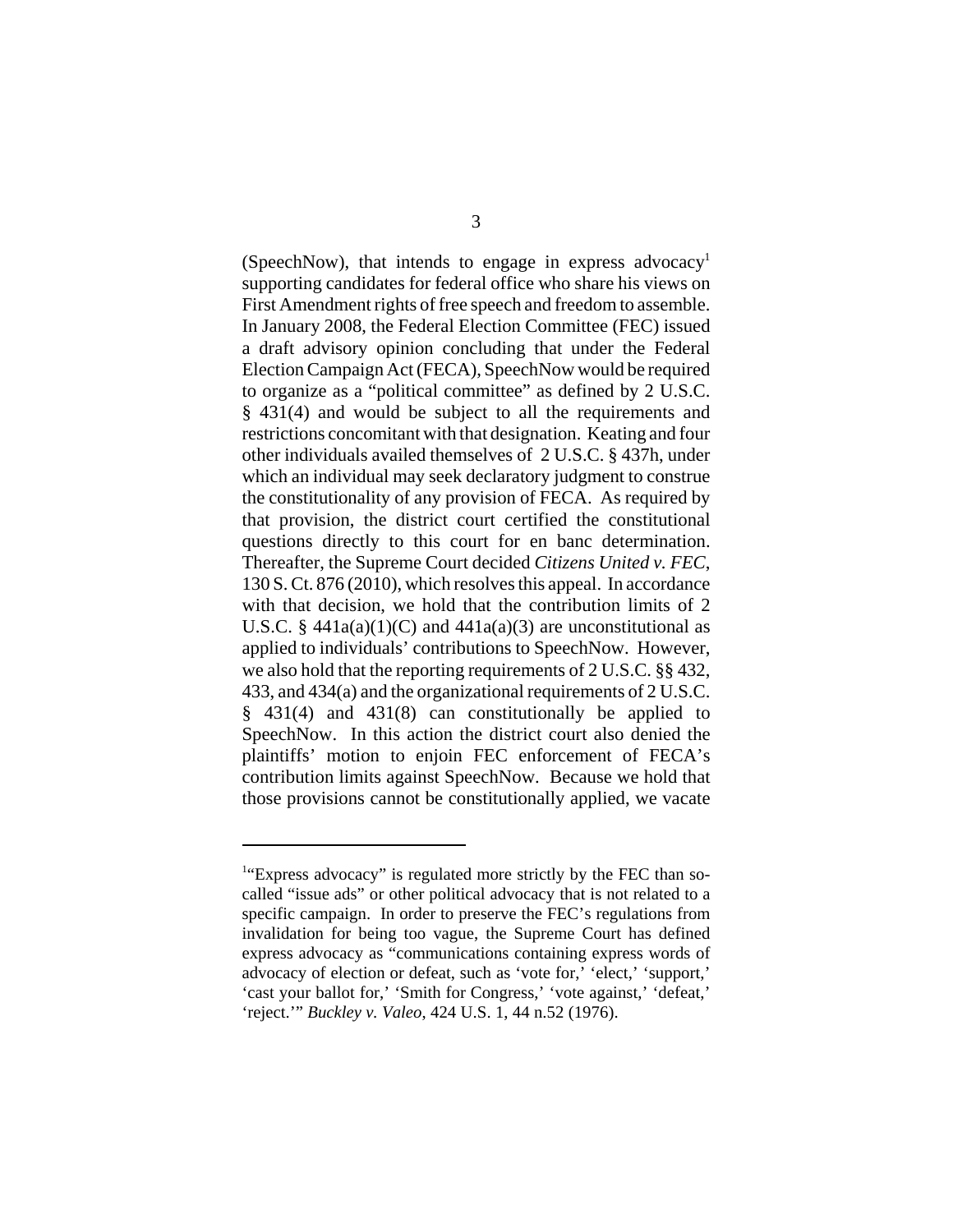the order denying that injunction and remand the matter to the district court for further proceedings consistent with our decision.

### **I. Background**

SpeechNow is an unincorporated nonprofit association registered as a "political organization" under § 527 of the Internal Revenue Code. Its purpose is to promote the First Amendment rights of free speech and freedom to assemble by expressly advocating for federal candidates whom it views as supporting those rights and against those whom it sees as insufficiently committed to those rights. It intends to acquire funds solely through donations by individuals. SpeechNow further intends to operate exclusively through "independent expenditures." FECA defines "independent expenditures" as expenditures "expressly advocating the election or defeat of a clearly identified candidate" that are "not made in concert or cooperation with or at the request or suggestion of such candidate, the candidate's authorized political committee, or their agents, or a political party committee or its agents." 2 U.S.C. § 431(17). SpeechNow has five members, two of whom are plaintiffs in this case: David Keating, who is also SpeechNow's president and treasurer, and Edward Crane. Keating makes the operational decisions for SpeechNow, including in which election campaigns to run advertisements, which candidates to support or oppose, and all administrative decisions.

Though it has not yet begun operations, SpeechNow has made plans both for fundraising and for making independent expenditures. All five of the individual plaintiffs – Keating, Crane, Fred Young, Brad Russo, and Scott Burkhardt – are prepared to donate to SpeechNow. Keating proposes to donate \$5500. Crane proposes to donate \$6000. Young, who is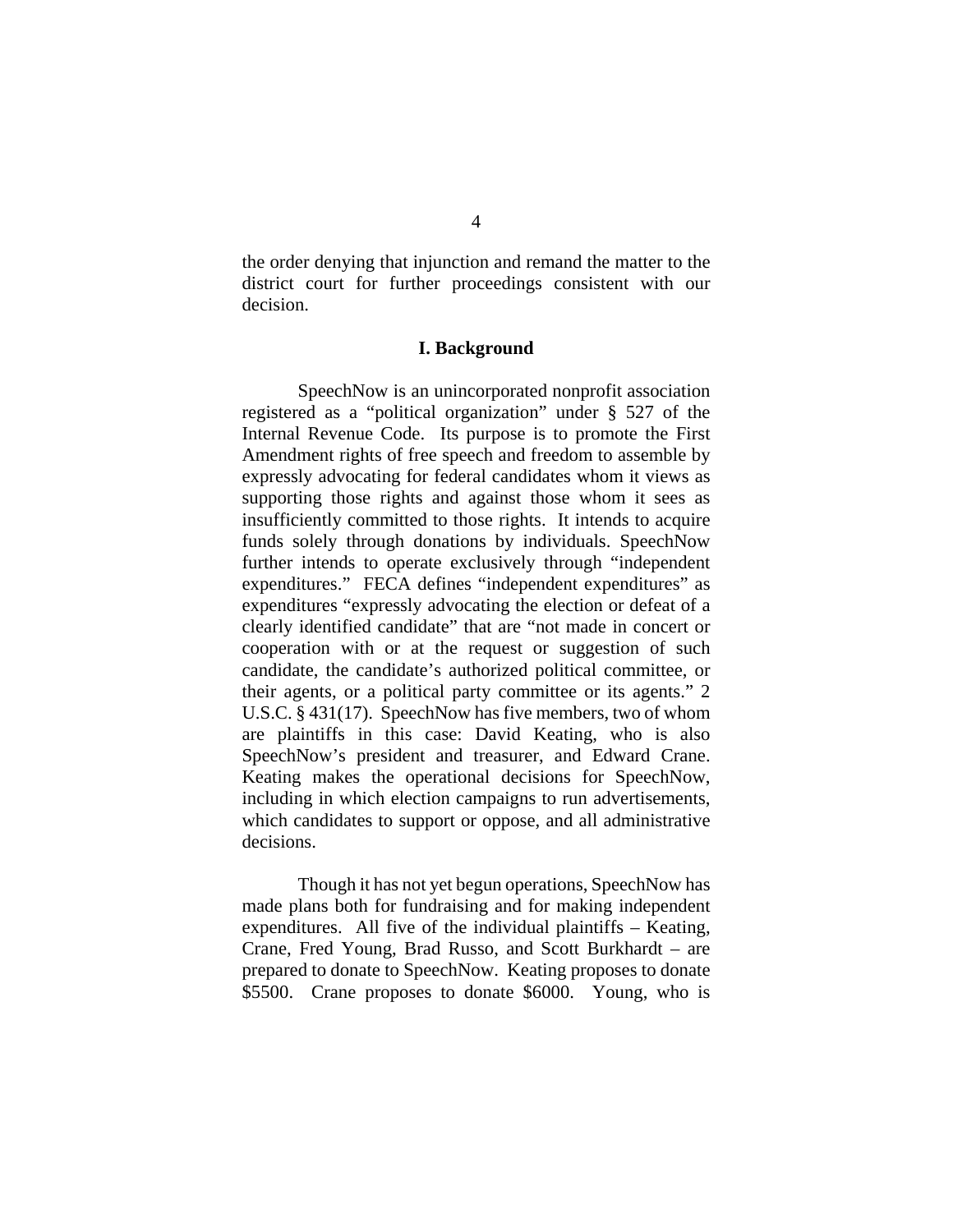otherwise unaffiliated with SpeechNow, proposes to donate \$110,000. Russo and Burkhardt want to make donations of \$100 each. In addition, as of August 2008, seventy-five other individuals had indicated on SpeechNow's website that they were interested in making donations. As for expenditures, SpeechNow planned ads for the 2008 election cycle against two incumbent candidates for federal office who, in the opinion of SpeechNow, did not sufficiently support First Amendment rights. These ads would have cost around \$12,000 to produce. Keating intended to place the ads so that the target audience would view the ads at least ten times, which would have cost around \$400,000. As SpeechNow never accepted any donations, it never produced or ran these ads. However, SpeechNow intends to run similar ads for the 2010 election cycle if it is not subject to the contribution limits of  $\S$  441a(a) at issue in this case.

On November 19, 2007, SpeechNow filed with the FEC a request for an advisory opinion, asking whether it must register as a political committee and if donations to SpeechNow qualify as "contributions" limited by  $\S$  441a(a)(1)(C) and  $441a(a)(3)$ . At the time, the FEC did not have enough commissioners to issue an opinion, but it did issue a draft advisory opinion stating that SpeechNow would be a political committee and contributions to it would be subject to the political committee contribution limits. Believing that subjecting SpeechNow to all the restrictions imposed on political committees would be unconstitutional, SpeechNow and the five individual plaintiffs filed a complaint in the district court requesting declaratory relief against the FEC under 2 U.S.C. § 437h. Because § 437h allows only the FEC, political parties, or individuals the right to bring such actions, this court removed SpeechNow from the § 437h proceedings. SpeechNow remains in the caption for this case because it, along with the individual plaintiffs, also sought a preliminary injunction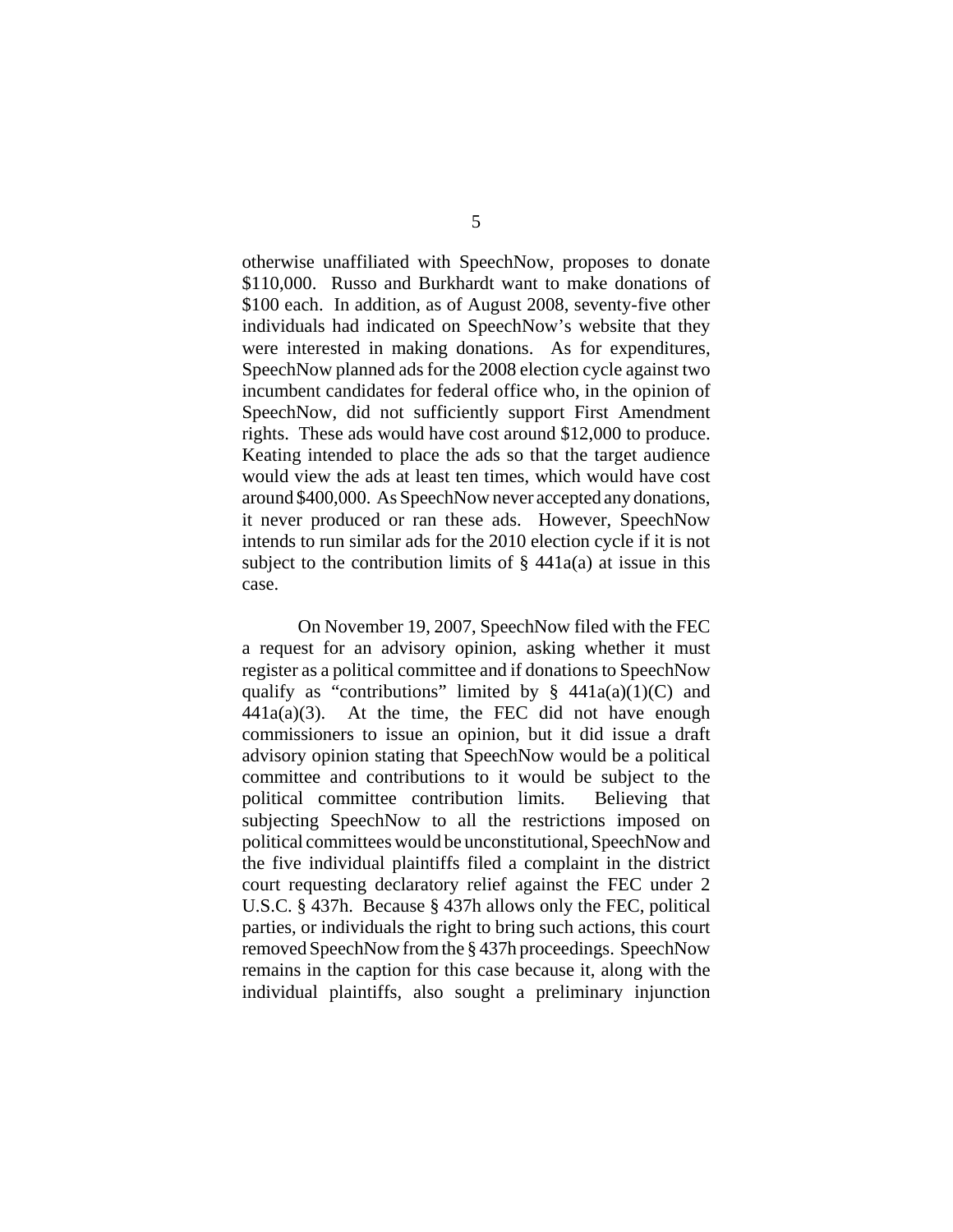prohibiting the FEC from enforcing the political committee contribution limits with respect to contributions to SpeechNow, and the denial of that injunction is also on appeal before this court. Because this court was already scheduled to hear the constitutional issues en banc, we consolidated the appeal with the en banc proceeding.

Section 437h provides that a "district court immediately shall certify all questions of constitutionality of this Act [FECA] to the United States court of appeals for the circuit involved, which shall hear the matter sitting en banc." The district court made findings of fact, and certified to this court five questions:

> 1. Whether the contribution limits contained in 2 U.S.C.  $\S$ § 441a(a)(1)(C) and 441a(a)(3) violate the First Amendment by preventing David Keating, SpeechNow.org's president and treasurer, from accepting contributions to SpeechNow.org in excess of the limits contained in §§  $441a(a)(1)(C)$  and  $441a(a)(3)$ .

> 2. Whether the contribution limit mandated by 2 U.S.C.  $§$  441a(a)(1)(C) violates the First Amendment by preventing the individual plaintiffs from making contributions to SpeechNow.org in excess of \$5000 per calendar year.

> 3. Whether the biennial aggregate contribution limit mandated by 2 U.S.C.  $\S$  441a(a)(3) violates the First Amendment by preventing Fred Young from making contributions to SpeechNow.org that would exceed his individual biennial aggregate limit.

> 4. Whether the organizational, administrative, and continuous reporting requirements set forth in 2 U.S.C. §§ 432, 433, and 434(a) violate the First Amendment by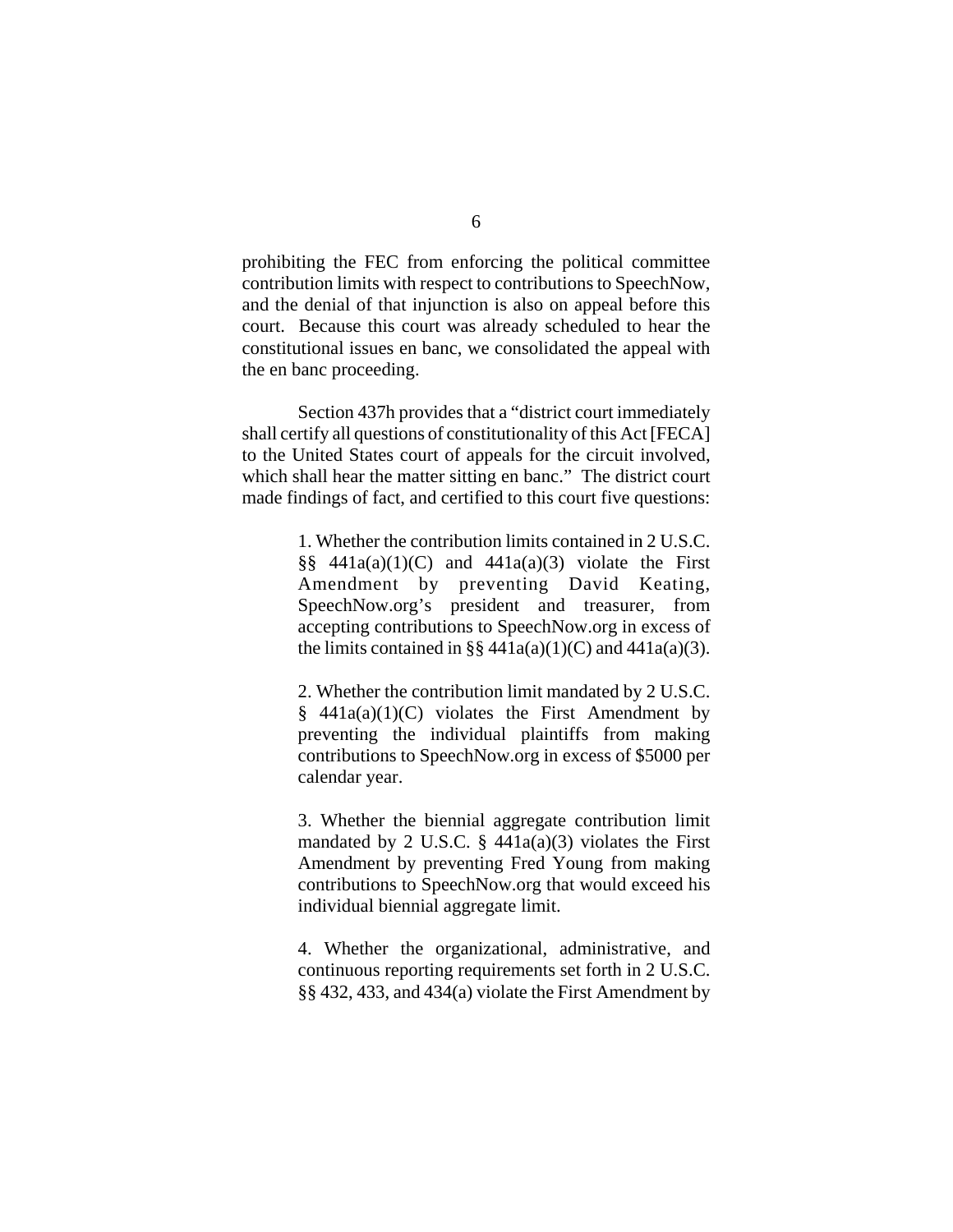requiring David Keating, SpeechNow.org's president and treasurer, to register SpeechNow.org as a political committee, to adopt the organizational structure of a political committee, and to comply with the continuous reporting requirements that apply to political committees.

5. Whether 2 U.S.C. §§ 431(4) and 431(8) violate the First Amendment by requiring David Keating, SpeechNow.org's president and treasurer, to register SpeechNow.org as a political committee and comply with the organizational and continuous reporting requirements for political committees before SpeechNow.org has made any expenditures or broadcast any advertisements.

#### *SpeechNow.org v. FEC*, No. 08-0248 (D.D.C. Sept. 28, 2009).

Under FECA, a political committee is "any committee, club, association, or other group of persons" that receives contributions of more than \$1000 in a year or makes expenditures of more than \$1000 in a year. 2 U.S.C. § 431(4). Once a group is so designated, contributions to the committee are restricted by 2 U.S.C.  $\S$  441a(a)(1)(C) and 441a(a)(3). The first provision limits an individual's contribution to a political committee to \$5000 per calendar year; the second limits an individual's total contributions to all political committees to \$69,900 biennially.2 *See* Price Index Increases for Contribution

<sup>&</sup>lt;sup>2</sup>Subject to exceptions not here relevant, FECA defines "contributions" as "any gift, subscription, loan, advance, or deposit of money or anything of value made by any person for the purpose of influencing any election for Federal office." 2 U.S.C. § 431(8)(A)(i). Again subject to exceptions, the Act defines "expenditure" as "any purchase, payment, distribution, loan, advance, deposit, or gift of money or anything of value, made by any person for the purpose of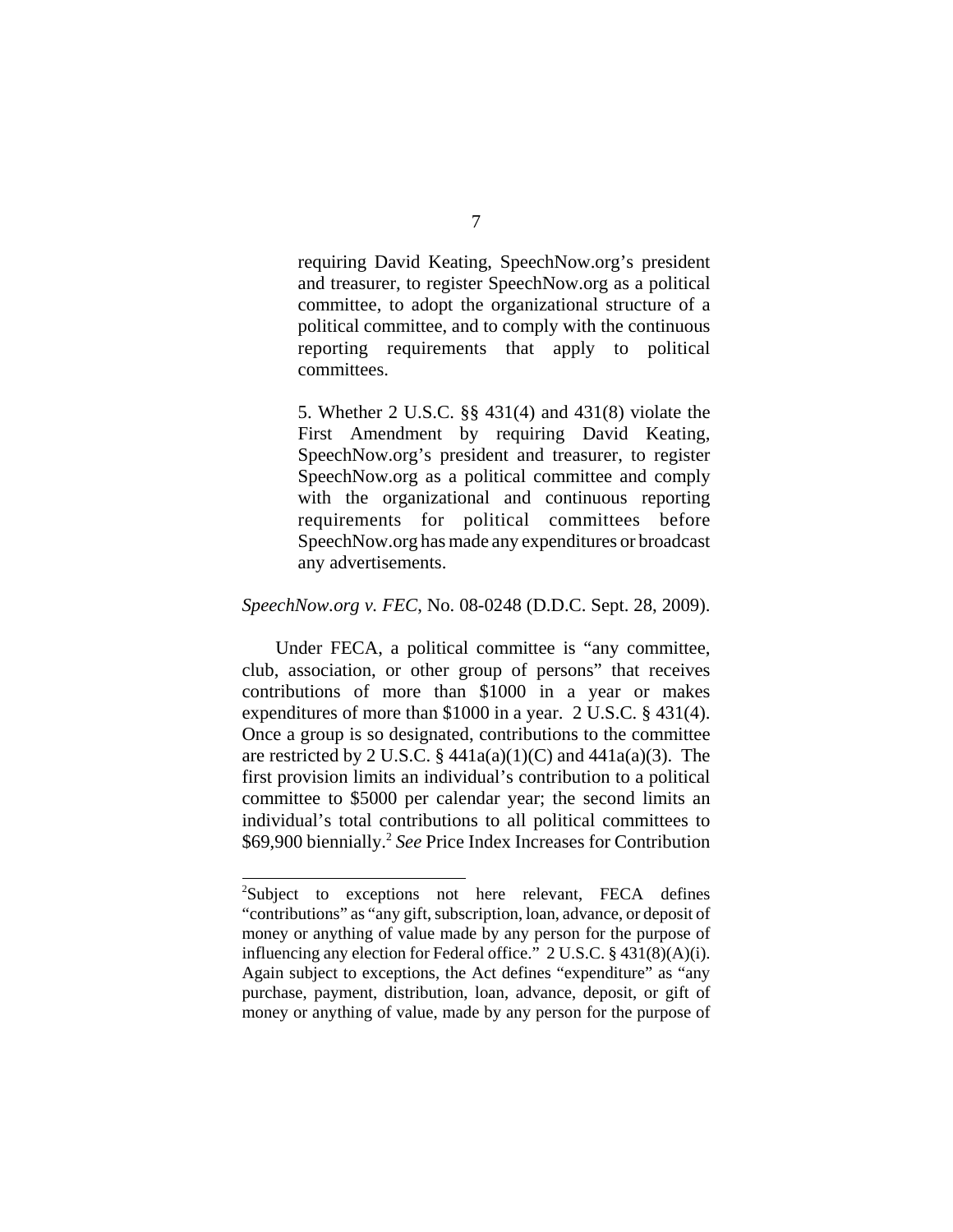and Expenditure Limitations, 74 Fed. Reg. 7437 (Feb. 17, 2009) (increasing § 441a(a)(3)(B)'s limit from \$57,500 to \$69,900). A political committee also must comply with all applicable recordkeeping and reporting requirements of 2 U.S.C. §§ 432, 433, and 434(a). Under those sections, if the FEC regulates SpeechNow as a political committee, SpeechNow would be required to, among other things: appoint a treasurer, § 432(a); maintain a separately designated bank account, § 432(b), 432(h); keep records for three years that include the name and address of any person who makes a contribution in excess of \$50,  $§$  432(c)(1)-(2), 432(d); keep records for three years that include the date, amount, and purpose of any disbursement and the name and address of the recipient,  $\S$  432(c)(5), 432(d); register with the FEC within ten days of becoming a political committee, § 433(a); file with the FEC quarterly or monthly reports during the calendar year of a general election detailing cash on hand, total contributions, the identification of each person who contributes an annual aggregate amount of more than \$200, independent expenditures, donations to other political committees, any other disbursements, and any outstanding debts or obligations, § 434(a)(4), 434(b); file a pre-election report and a post-election report detailing the same, *id.*; file semiannual or monthly reports with the same information during years without a general election, *id.*; and file a written statement in order to terminate the committee, § 433(d).

# **II. Analysis**

## A. *Contribution Limits (Certified Questions 1-3)*

The First Amendment mandates that "Congress shall make no law . . . abridging the freedom of speech." In *Buckley v.*

influencing any election for Federal office; and [ ] a written contract, promise, or agreement to make an expenditure." 2 U.S.C. §  $431(9)(A)(i)-(ii)$ .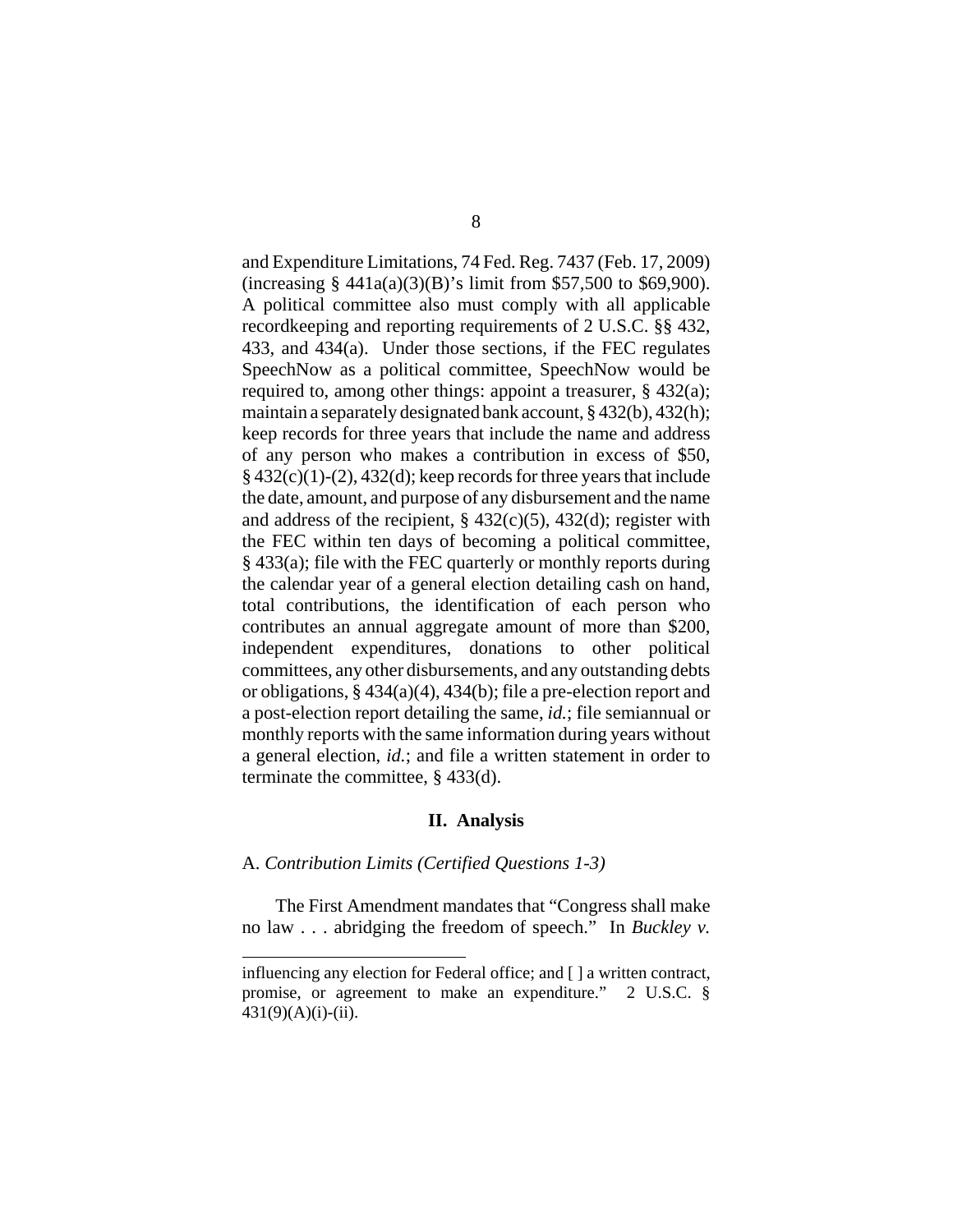*Valeo*, 424 U.S. 1 (1976), the Supreme Court held that, although contribution limits do encroach upon First Amendment interests, they do not encroach upon First Amendment interests to as great a degree as expenditure limits. In *Buckley*, the Supreme Court first delineated the differing treatments afforded contribution and expenditure limits. In that case, the Court struck down limits on an individual's expenditures for political advocacy, but upheld limits on contributions to political candidates and campaigns. In making the distinction, the Court emphasized that in "contrast with a limitation upon expenditures for political expression, a limitation upon the amount that any one person or group may contribute to a candidate or political committee entails only a marginal restriction upon the contributor's ability to engage in free communication." *Id.* at 20-21. However, contribution limits still do implicate fundamental First Amendment interests. *Id.* at 23.

When the government attempts to regulate the financing of political campaigns and express advocacy through contribution limits, therefore, it must have a countervailing interest that outweighs the limit's burden on the exercise of First Amendment rights. Thus a "contribution limit involving significant interference with associational rights must be closely drawn to serve a sufficiently important interest." *Davis v. FEC*, 128 S. Ct. 2759, 2772 n.7 (2008) (quoting *McConnell v. FEC*, 540 U.S. 93, 136 (2003)) (internal quotation marks omitted). The Supreme Court has recognized only one interest sufficiently important to outweigh the First Amendment interests implicated by contributions for political speech: preventing corruption or the appearance of corruption. *Id.* at 2773; *FEC v. Nat'l Conservative Political Action Comm.*, 470 U.S. 480, 496-97 (1985) ("*NCPAC*"). The Court has rejected each of the few other interests the government has, at one point or another, suggested as a justification for contribution or expenditure limits. Equalization of differing viewpoints is not a legitimate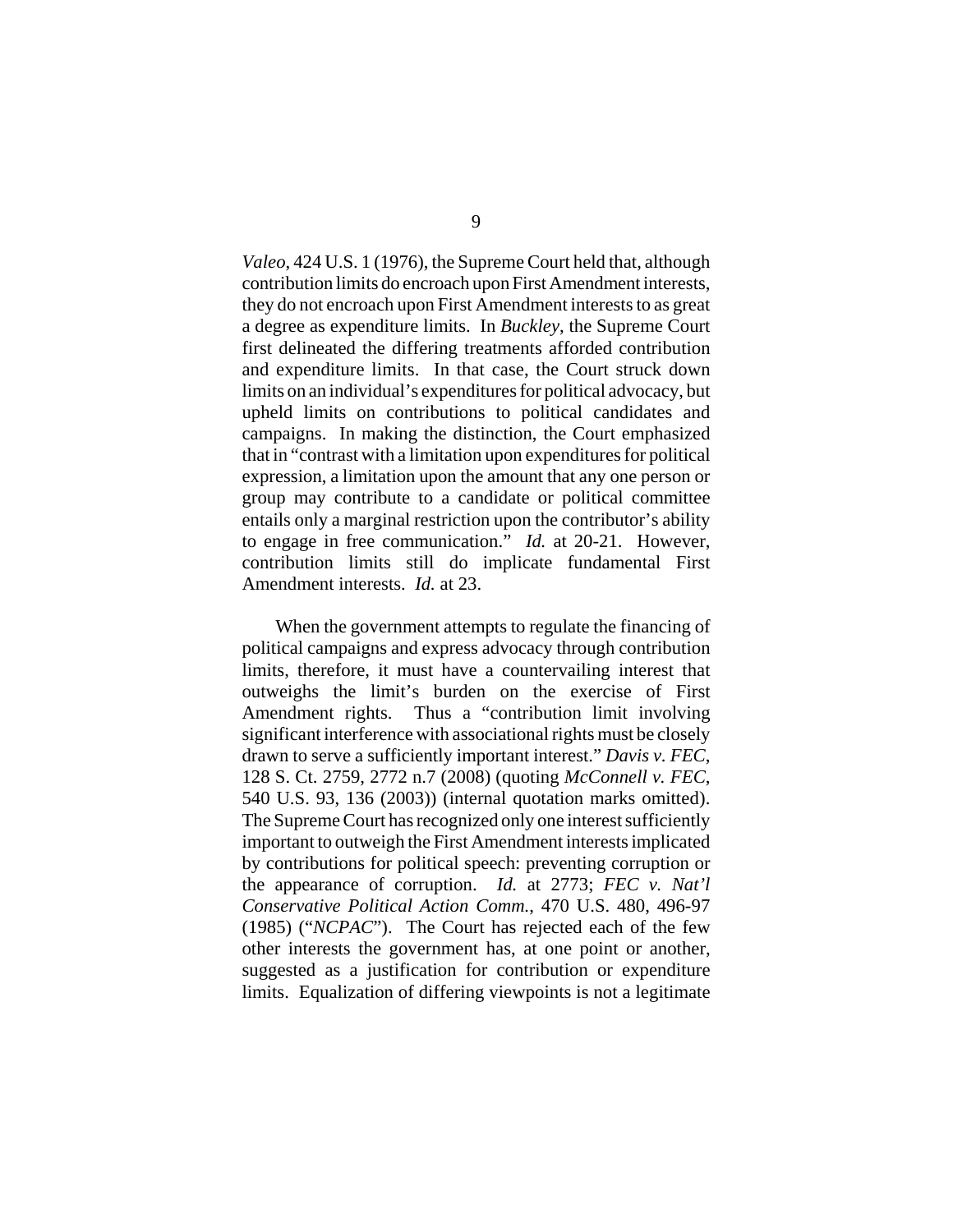government objective. *Davis*, 128 S. Ct. at 2773. An informational interest in "identifying the sources of support for and opposition to" a political position or candidate is not enough to justify the First Amendment burden. *Citizens Against Rent Control v. City of Berkeley*, 454 U.S. 290, 298 (1981). And, though this rationale would not affect an unincorporated association such as SpeechNow, the Court has also refused to find a sufficiently compelling governmental interest in preventing "the corrosive and distorting effects of immense aggregations of wealth that are accumulated with the help of the corporate form." *Citizens United v. FEC*, 130 S. Ct. 876, 902, 905 (2010) (quoting *Austin v. Mich. Chamber of Commerce*, 494 U.S. 652, 660 (1990), and rejecting *Austin*'s and subsequent cases' reliance on that interest).

Given this precedent, the only interest we may evaluate to determine whether the government can justify contribution limits as applied to SpeechNow is the government's anticorruption interest. Because of the Supreme Court's recent decision in *Citizens United v. FEC*, the analysis is straightforward. There, the Court held that the government has *no* anti-corruption interest in limiting independent expenditures.<sup>3</sup>

*Citizens United* involved a nonprofit corporation that in January 2008 produced a film that was highly critical of then-Senator Hillary Clinton, a candidate in the Democratic Party's 2008 Presidential primary elections. The film was, "in essence, . . . a feature-length negative advertisement that urges viewers to vote against Senator Clinton for President." *Citizens United*, 130 S. Ct. at 890. As such, the film was subject to the restrictions of 2 U.S.C. § 441b. That provision made it unlawful for any corporation or union to use general treasury funds to

<sup>3</sup> Of course, the government still has an interest in preventing *quid pro quo* corruption. However, after *Citizens United*, independent expenditures do not implicate that interest.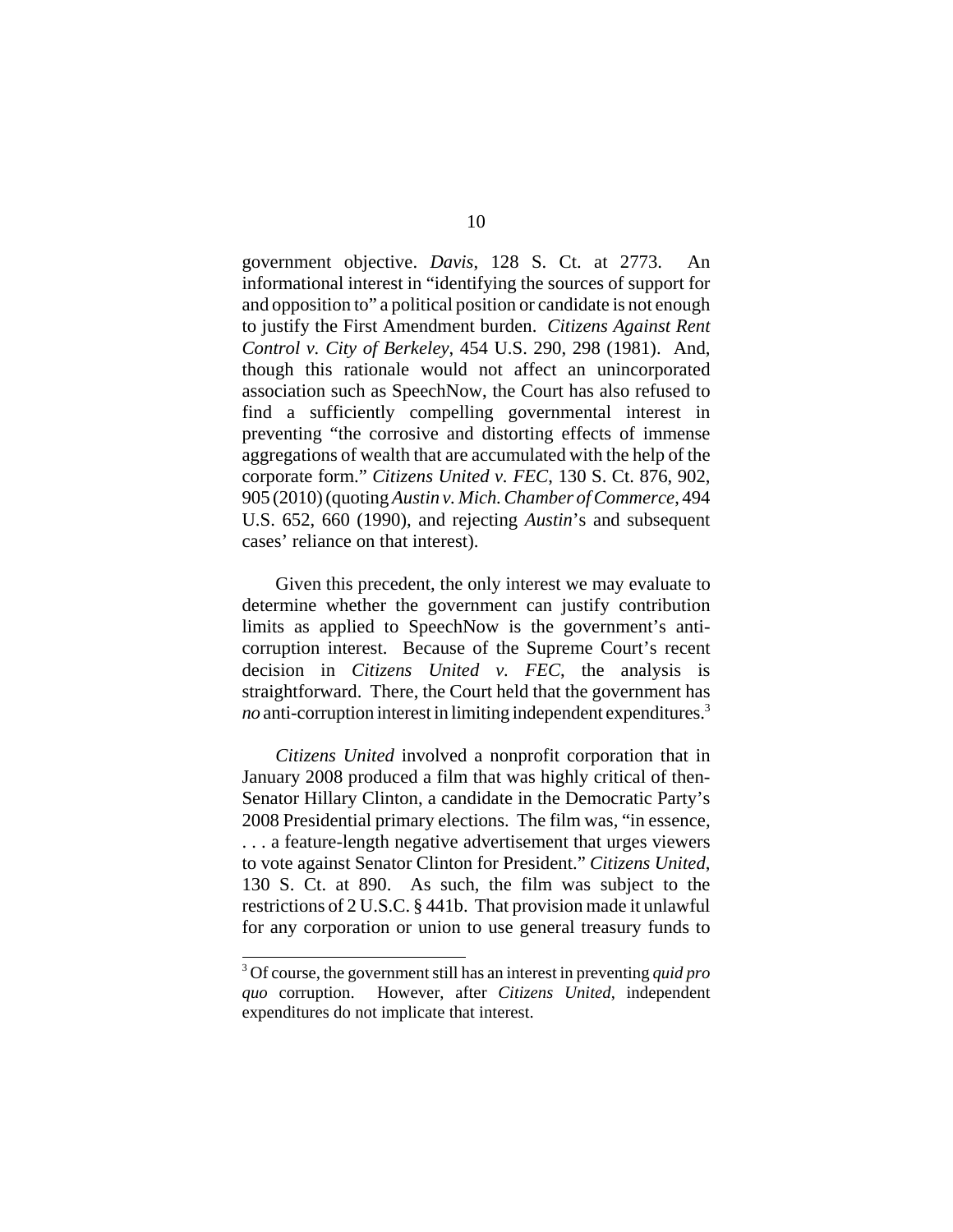make independent expenditures as defined by 2 U.S.C. § 431(17) or expenditures for speech defined as "electioneering communications," which are certain types of political ads aired shortly before an election or primary, 2 U.S.C. § 434(f)(3). The Supreme Court declared this expenditure ban unconstitutional, holding that corporations may not be prohibited from spending money for express political advocacy when those expenditures are independent from candidates and uncoordinated with their campaigns. 130 S. Ct. at 913.

The independence of independent expenditures was a central consideration in the Court's decision. By definition, independent expenditures are "not made in concert or cooperation with or at the request or suggestion of such candidate, the candidate's authorized political committee, or their agents, or a political party committee or its agents." 2 U.S.C. § 431(17). As the *Buckley* Court explained when it struck down a limit on independent expenditures, "[t]he absence of prearrangement and coordination of an expenditure with the candidate or his agent . . . alleviates the danger that expenditures will be given as a *quid pro quo* for improper commitments from the candidate." *Citizens United*, 130 S. Ct. at 908 (quoting *Buckley*, 424 U.S. at 47). However, the *Buckley* Court left open the possibility that the future might bring data linking independent expenditures to corruption or the appearance of corruption. The Court merely concluded that independent expenditures "do[] not presently appear to pose dangers of real or apparent corruption comparable to those identified with large campaign contributions." 424 U.S. at 46.

Over the next several decades, Congress and the Court gave little further guidance respecting *Buckley*'s reasoning that a lack of coordination diminishes the possibility of corruption. Just a few months after *Buckley*, Congress codified a ban on corporations' independent expenditures at 2 U.S.C. § 441b. In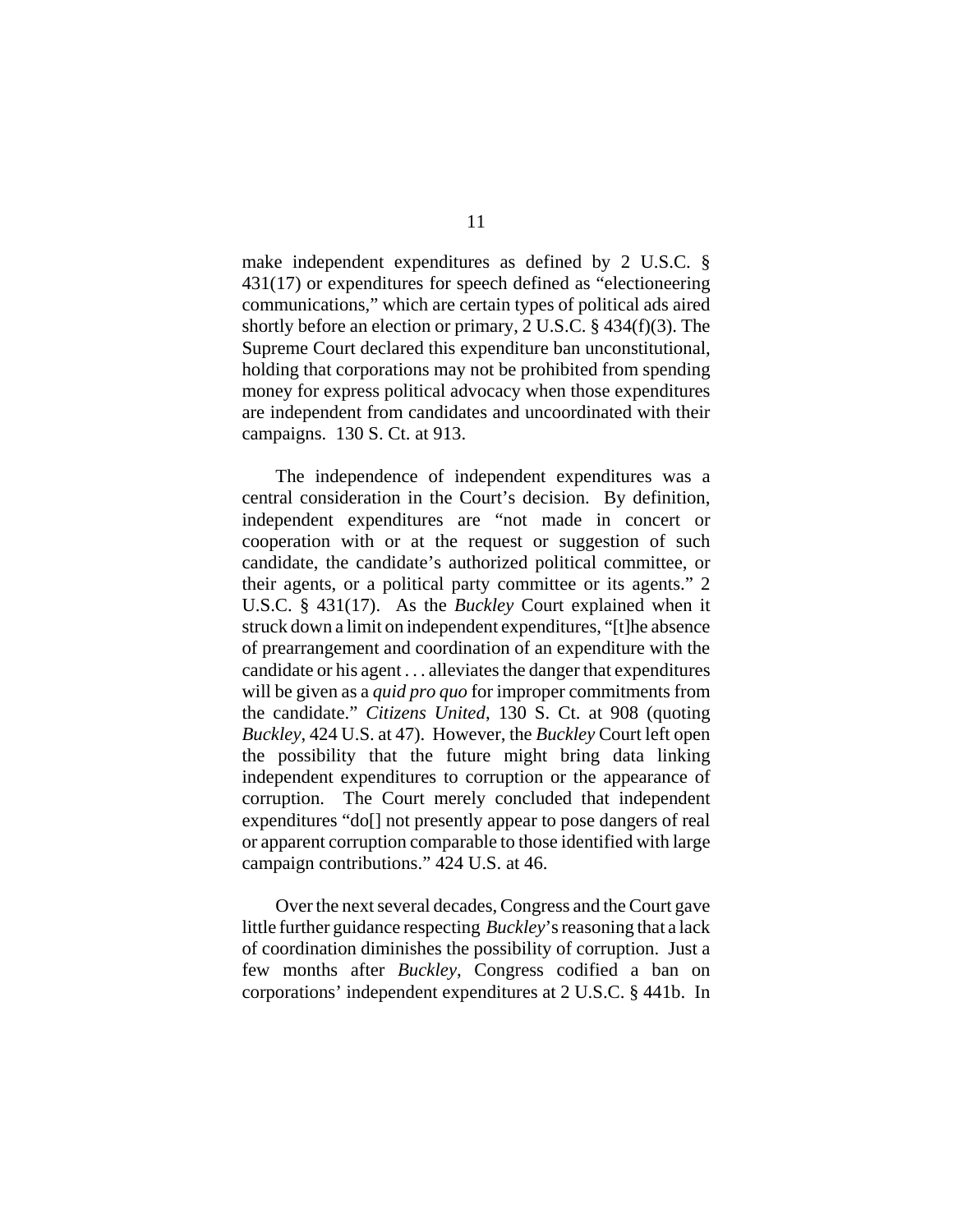1978, in *First National Bank of Boston v. Bellotti*, 435 U.S. 765 (1978), the Court "struck down a state-law prohibition on corporate independent expenditures related to referenda," but did not "address the constitutionality of the State's ban on corporate independent expenditures to support candidates." *Citizens United*, 130 S. Ct. at 902, 903. Though the *Bellotti* Court sweepingly rejected "the proposition that speech that otherwise would be within the protection of the First Amendment loses that protection simply because its source is a corporation," 435 U.S. at 784, it limited the implications of that rejection by opining in a footnote that "Congress might well be able to demonstrate the existence of a danger of real or apparent corruption in independent expenditures by corporations to influence candidate elections," 435 U.S. at 788 n.26. Then, in *Austin*, the Court expressly upheld a Michigan law that prohibited corporate independent expenditures. 494 U.S. at 654- 55. And in *McConnell*, the Court relied on *Austin* to uphold the Bipartisan Campaign Reform Act of 2002's (BCRA's) extension of § 441b's ban on corporate expenditures to electioneering communications. 540 U.S. at 203-09.

The *Citizens United* Court reevaluated this line of cases and found them to be incompatible with *Buckley*'s original reasoning. The Court overruled *Austin* and the part of *McConnell* that upheld BCRA's amendments to § 441b. More important for this case, the Court did so by expressly deciding the question left open by the footnoted caveat in *Bellotti*. The Court stated, "[W]e now conclude that independent expenditures, including those made by corporations, do not give rise to corruption or the appearance of corruption." *Citizens United*, 130 S. Ct. at 909.

The Court came to this conclusion by looking to the definition of corruption and the appearance of corruption. For several decades after *Buckley*, the Court's analysis of the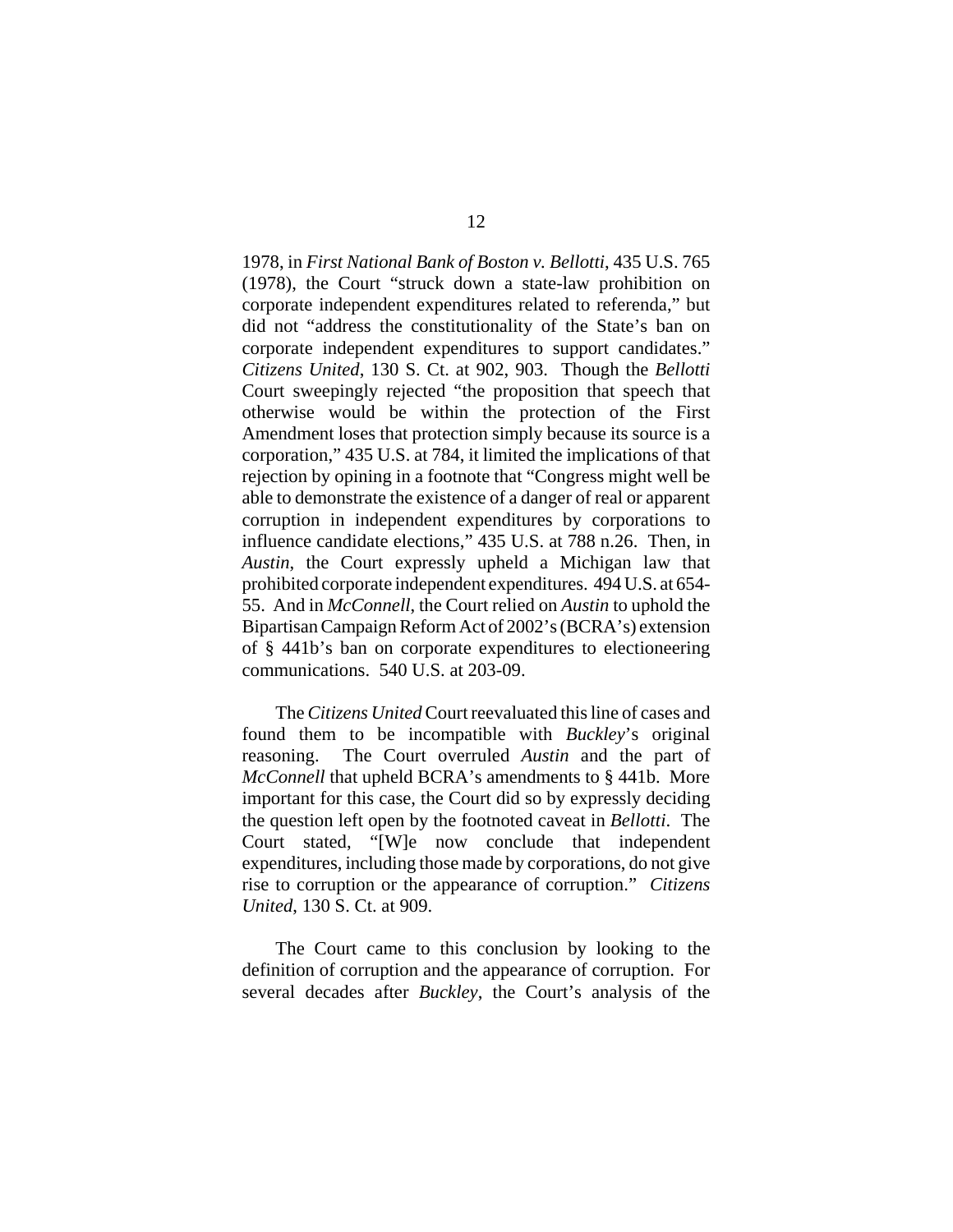government's anti-corruption interest revolved largely around the "hallmark of corruption," "financial *quid pro quo*: dollars for political favors," *NCPAC*, 470 U.S. at 497. However, in a series of cases culminating in *McConnell*, the Court expanded the definition to include "the appearance of undue influence" created by large donations given for the purpose of "buying access," 540 U.S. at 144, 148. *See also FEC v. Colo. Republican Fed. Campaign Comm.*, 533 U.S. 431, 441 (2001); *Nixon v. Shrink Mo. Gov't PAC*, 528 U.S. 377, 389 (2000). The *McConnell* Court concluded that limiting the government's anticorruption interest to preventing *quid pro quo* was a "crabbed view of corruption, and particularly of the appearance of corruption" that "ignores precedent, common sense, and the realities of political fundraising." 540 U.S. at 152. The *Citizens United* Court retracted this view of the government's interest, saying that "[t]he fact that speakers may have influence over or access to elected officials does not mean that these officials are corrupt." 130 S. Ct. at 910. The Court returned to its older definition of corruption that focused on *quid pro quo*, saying that "[i]ngratiation and access . . . are not corruption." *Id.* Therefore, without any evidence that independent expenditures "lead to, or create the appearance of, *quid pro quo* corruption," and only "scant evidence" that they even ingratiate, *id.*, the Court concluded that independent expenditures do not corrupt or create the appearance of corruption.

In its briefs in this case, the FEC relied heavily on *McConnell*, arguing that independent expenditures by groups like SpeechNow benefit candidates and that those candidates are accordingly grateful to the groups and to their donors. The FEC's argument was that large contributions to independent expenditure groups "lead to preferential access for donors and undue influence over officeholders." Appellee's Br. in *Keating v. FEC*, at 16. Whatever the merits of those arguments before *Citizens United*, they plainly have no merit after *Citizens United*.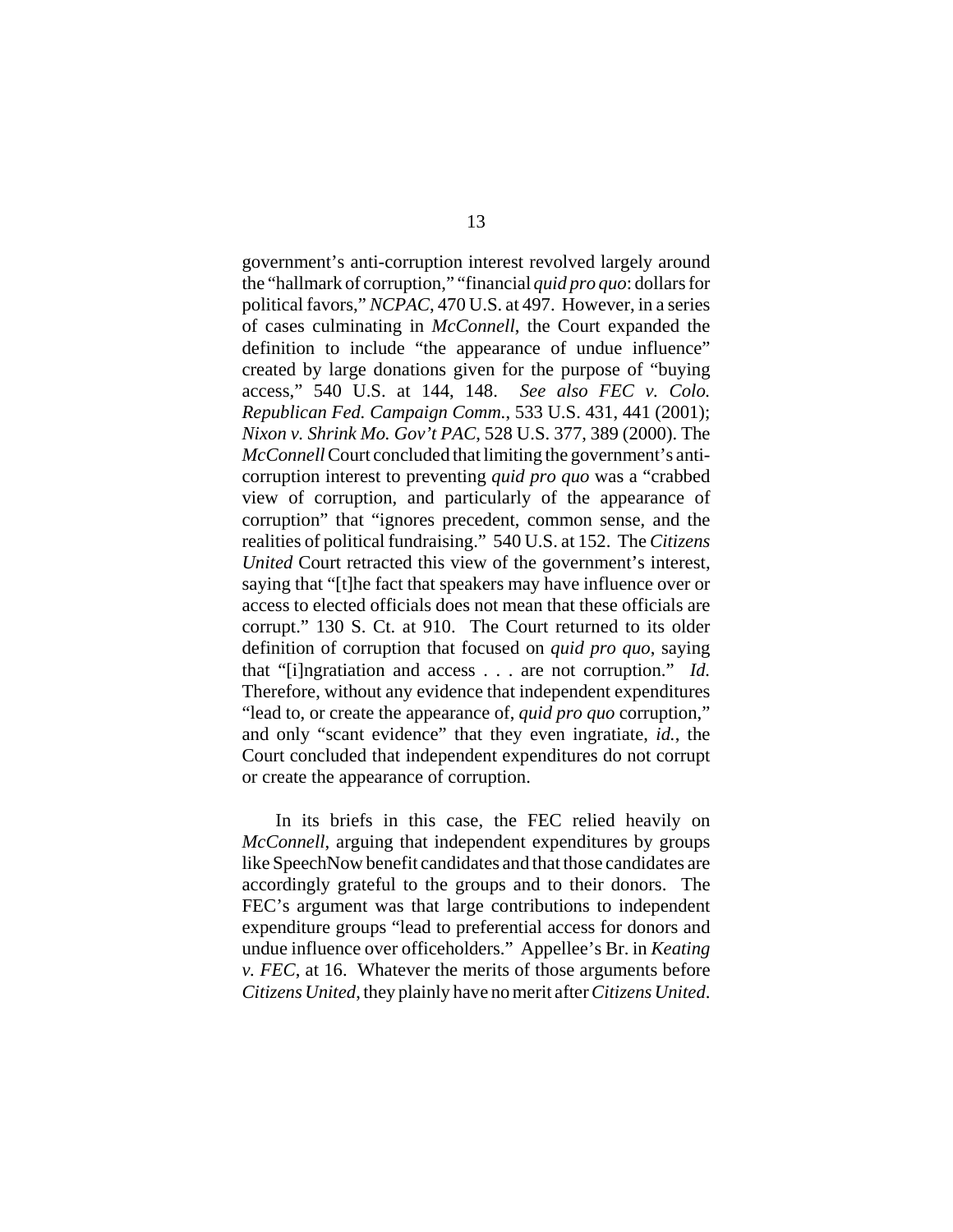In light of the Court's holding as a matter of law that independent expenditures do not corrupt or create the appearance of *quid pro quo* corruption, contributions to groups that make only independent expenditures also cannot corrupt or create the appearance of corruption. The Court has effectively held that there is no corrupting "quid" for which a candidate might in exchange offer a corrupt "quo."

Given this analysis from *Citizens United*, we must conclude that the government has no anti-corruption interest in limiting contributions to an independent expenditure group such as SpeechNow. This simplifies the task of weighing the First Amendment interests implicated by contributions to SpeechNow against the government's interest in limiting such contributions. As we have observed in other contexts, "something . . . outweighs nothing every time." *Nat'l Ass'n of Retired Fed. Employees v. Horner*, 879 F.2d 873, 879 (D.C. Cir. 1989). Thus, we do not need to quantify to what extent contributions to SpeechNow are an expression of core political speech. We do not need to answer whether giving money is speech per se, or if contributions are merely symbolic expressions of general support, or if it matters in this case that just one person, David Keating, decides what the group will say. All that matters is that the First Amendment cannot be encroached upon for naught.

At oral argument, the FEC insisted that *Citizens United* does not disrupt *Buckley*'s longstanding decision upholding contribution limits. This is literally true. But, as *Citizens United* emphasized, the limits upheld in *Buckley* were limits on contributions made *directly to candidates*. Limits on direct contributions to candidates, "unlike limits on independent expenditures, have been an accepted means to prevent *quid pro quo* corruption." *Citizens United*, 130 S. Ct. at 909 (citing *McConnell*, 540 U.S. at 136-38 & n.40).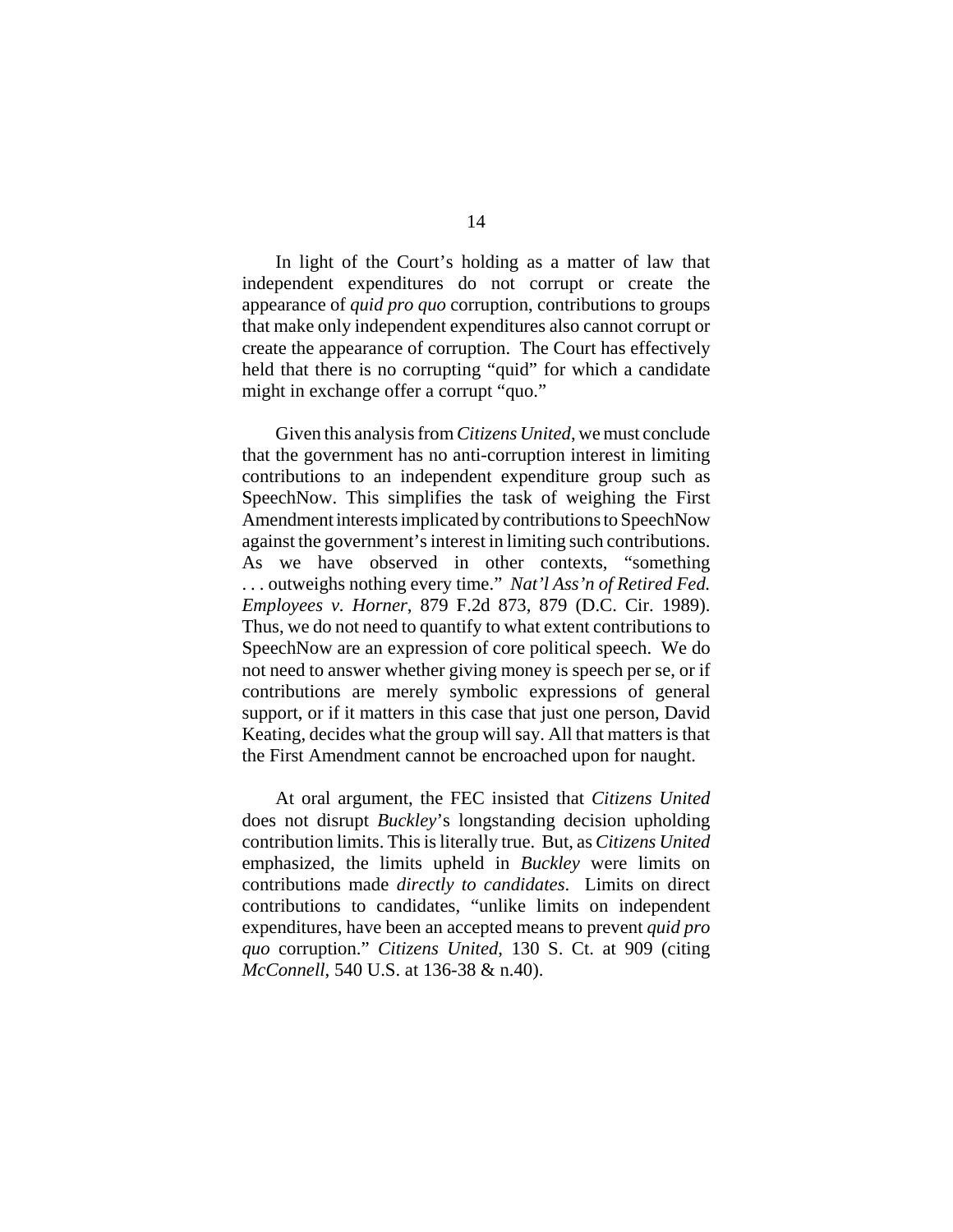The FEC also argues that we must look to the discussion about the potential for independent expenditures to corrupt in *Colorado Republican Federal Campaign Committee v. FEC*, 518 U.S. 604 (1996). This, too, is unavailing. In *Colorado Republican*, the Court considered the constitutionality of FECA provisions that exempted political party committees from the general political committee contribution limits, but imposed limitations on political party committees' independent expenditures. *Id.* at 611-13. A majority of the Court agreed that the independent expenditure limitations were unconstitutional, but no more than three Justices joined any single opinion. It is true that the opinion of Justice Breyer did discuss the potential for corruption or the appearance of corruption potentially arising from independent expenditures, saying that "[t]he greatest danger of corruption . . . appears to be from the ability of donors to give sums up to \$20,000 to a party which may be used for independent party expenditures for the benefit of a particular candidate," thus evading the limits on direct contributions to candidates. *Id.* at 617 (opinion of Breyer, J.). But *Colorado Republican* concerned expenditures by political parties, which are wholly distinct from "independent expenditures" as defined by 2 U.S.C. § 431(17). Moreover, a discussion in a 1996 opinion joined by only three Justices cannot control our analysis when the more recent opinion of the Court in *Citizens United* clearly states as a matter of law that independent expenditures do not pose a danger of corruption or the appearance of corruption.

The FEC argues that the analysis of *Citizens United* does not apply because that case involved an expenditure limit while this case involves a contribution limit. [Oral Tr. at 30, 31.] Alluding to the divide between expenditure limits and contribution limits established by *Buckley*, the FEC insists that contribution limits are subject to a lower standard of review than expenditure limits, so that "what may be insufficient to justify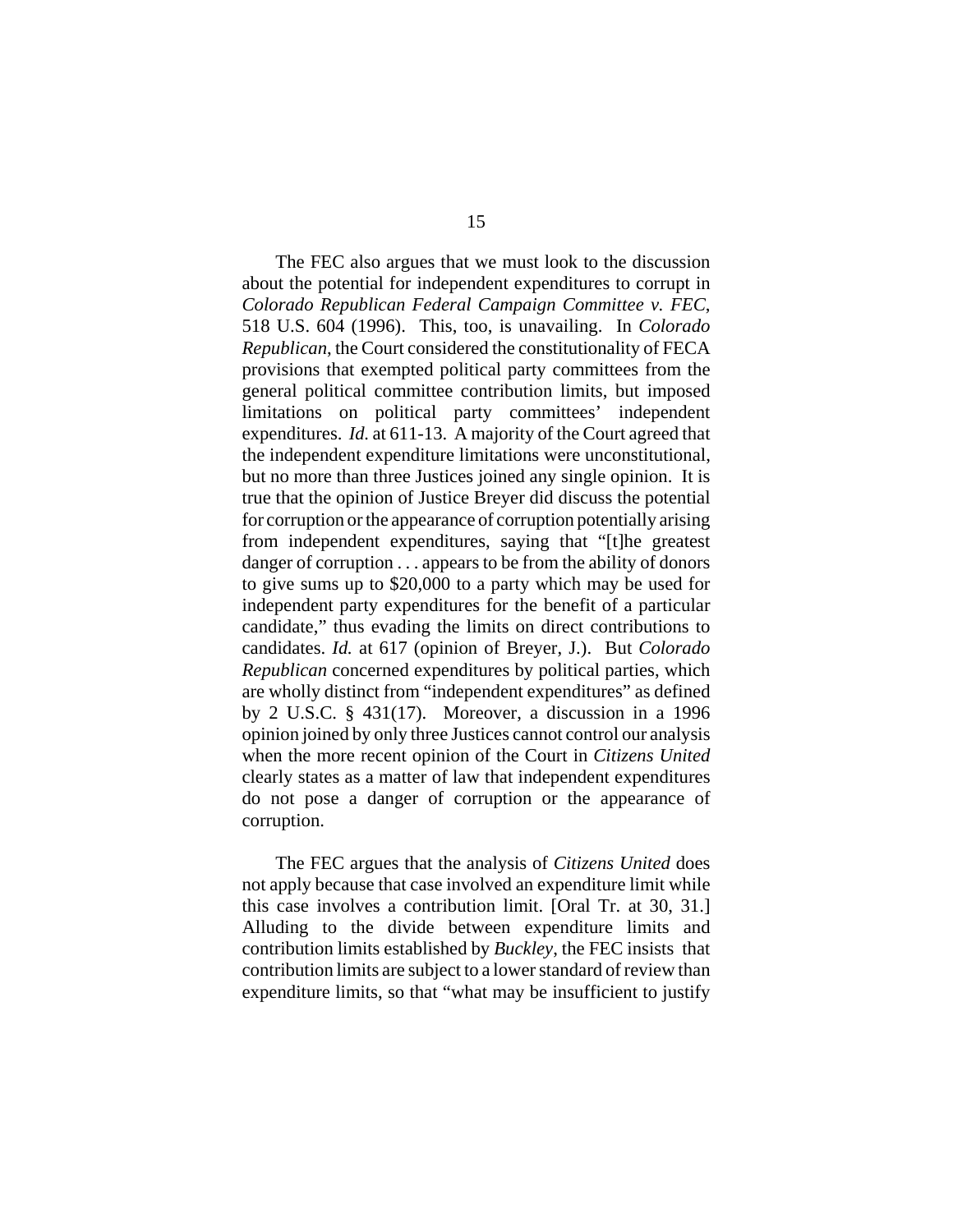an expenditure limit may be sufficient to justify a contribution limit." Oral Arg. Tr. at 39. Plaintiffs, on the other hand, argue that *Citizens United* stands for the proposition that "burdensome laws trigger strict scrutiny." Oral Arg. Tr. at 58. We do not find it necessary to decide whether the logic of *Citizens United* has any effect on the standard of review generally afforded contribution limits. The *Citizens United* Court avoided "reconsider[ing] whether contribution limits should be subjected to rigorous First Amendment scrutiny," 130 S. Ct. at 909, and so do we. Instead, we return to what we have said before: because *Citizens United* holds that independent expenditures do not corrupt or give the appearance of corruption as a matter of law, then the government can have no anti-corruption interest in limiting contributions to independent expenditure–only organizations. No matter which standard of review governs contribution limits, the limits on contributions to SpeechNow cannot stand.

We therefore answer in the affirmative each of the first three questions certified to this Court. The contribution limits of 2 U.S.C. §  $441a(a)(1)(C)$  and  $441a(a)(3)$  violate the First Amendment by preventing plaintiffs from donating to SpeechNow in excess of the limits and by prohibiting SpeechNow from accepting donations in excess of the limits. We should be clear, however, that we only decide these questions as applied to contributions to SpeechNow, an independent expenditure–only group. Our holding does not affect, for example,  $\S 441a(a)(3)'$  s limits on direct contributions to candidates.

# B. *Organizational and Reporting Requirements (Certified Questions 4 & 5)*

Disclosure requirements also burden First Amendment interests because "compelled disclosure, in itself, can seriously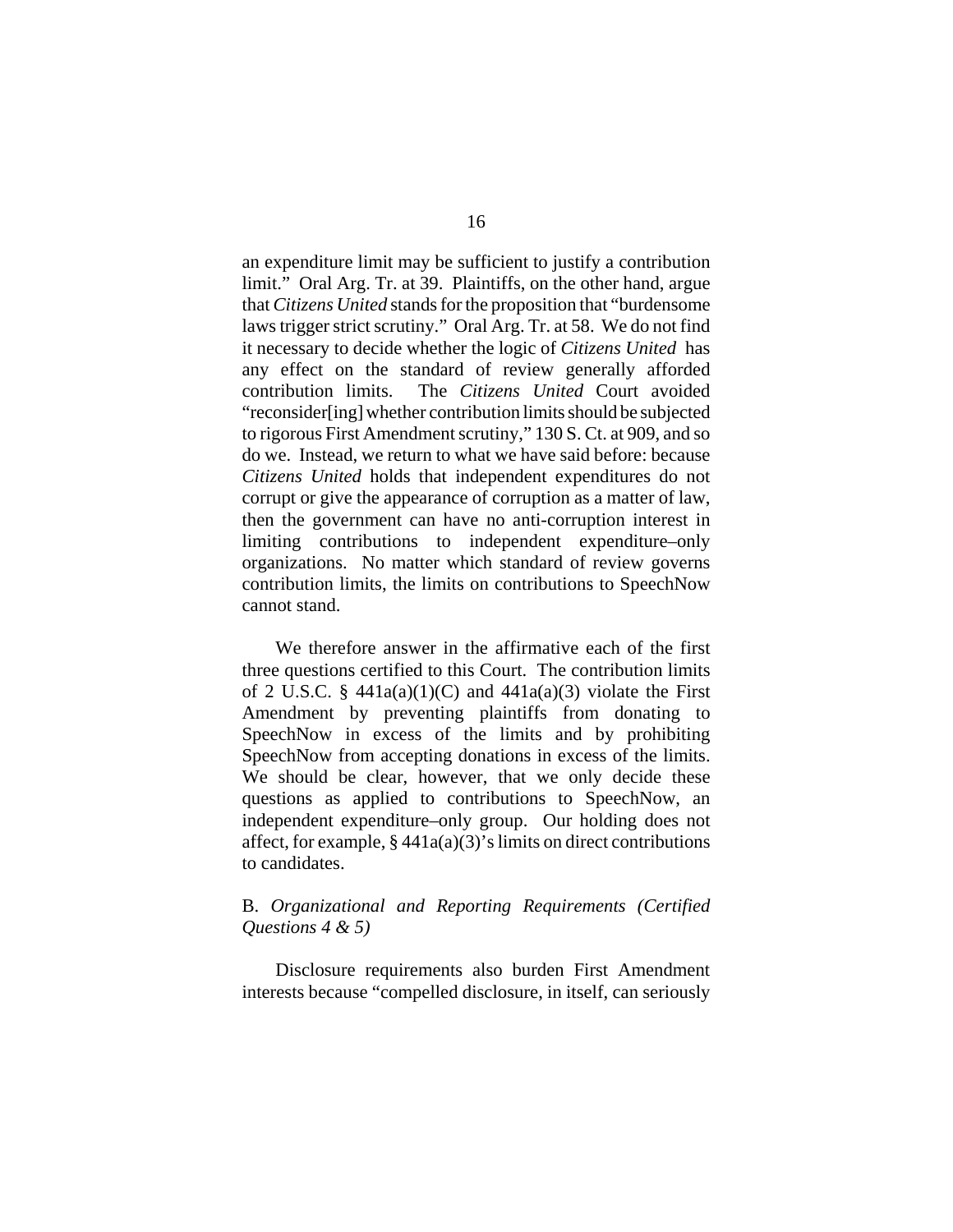infringe on privacy of association and belief." *Buckley*, 424 U.S. at 64. However, in contrast with limiting a person's ability to spend money on political speech, disclosure requirements "impose no ceiling on campaign-related activities," *id.*, and "do not prevent anyone from speaking," *McConnell*, 540 U.S. at 201 (internal quotation marks and alteration omitted). Because disclosure requirements inhibit speech less than do contribution and expenditure limits, the Supreme Court has not limited the government's acceptable interests to anti-corruption alone. Instead, the government may point to any "sufficiently important" governmental interest that bears a "substantial relation" to the disclosure requirement. *Citizens United*, 130 S. Ct. at 914 (quoting *Buckley*, 424 U.S. at 64, 66, and citing *McConnell*, 540 U.S. at 231-32). Indeed, the Court has approvingly noted that "disclosure is a less restrictive alternative to more comprehensive regulations of speech." *Citizens United*, 130 S. Ct. at 915 (citing *FEC v. Mass. Citizens for Life, Inc.*, 479 U.S. 238, 262 (1986)).

The Supreme Court has consistently upheld organizational and reporting requirements against facial challenges. In *Buckley*, the Court upheld FECA's disclosure requirements, including the requirements of §§ 432, 433, and 434(a) at issue here, based on a governmental interest in "provid[ing] the electorate with information" about the sources of political campaign funds, not just the interest in deterring corruption and enforcing anti-corruption measures. 424 U.S. at 66. In *McConnell*, the Court upheld similar requirements for organizations engaging in electioneering communications for the same reasons. 540 U.S. at 196. *Citizens United* upheld disclaimer and disclosure requirements for electioneering communications as applied to Citizens United, again citing the government's interest in providing the electorate with information. 130 S. Ct. at 913-14. And while the Court in *Davis v. FEC* found that a certain disclosure requirement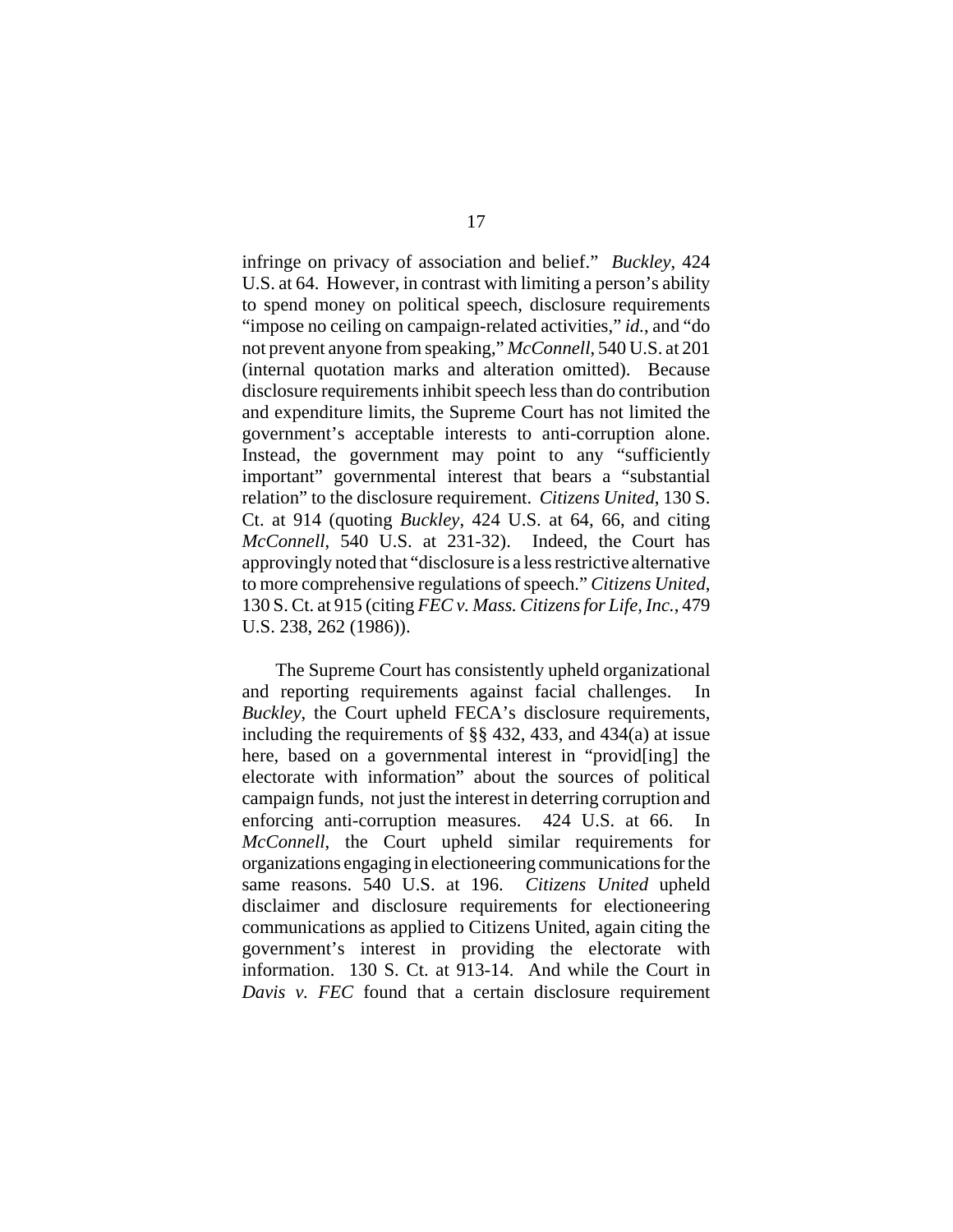violated the First Amendment, it only did so because that disclosure triggered the application of an unconstitutional provision which imposed asymmetrical contribution limits on candidates based on how much of their personal funds they planned to spend. Because the asymmetrical limits were unconstitutional, there was no justification for the disclosure requirement. 128 S. Ct. at 2775.

Plaintiffs do not disagree that the government may constitutionally impose reporting requirements, and SpeechNow intends to comply with the disclosure requirements that would apply even if it were not a political committee. *See* 2 U.S.C. § 434(c) (reporting requirements for individuals or groups that are not political committees that make independent expenditures); § 441d (disclaimer requirements for independent expenditures and electioneering communications). Instead, plaintiffs argue that the additional burden that would be imposed on SpeechNow if it were required to comply with the organizational and reporting requirements applicable to political committees is too much for the First Amendment to bear. We disagree.

SpeechNow, as we have said, intends to comply with the disclosure requirements applicable to those who make independent expenditures but are not organized as political committees. Those disclosure requirements include, for example, reporting much of the same data on contributors that is required of political committees, 2 U.S.C. § 434(c); information about each independent expenditure, such as which candidate the expenditure supports or opposes, *id.*; reporting within 24 hours expenditures of \$1000 or more made in the twenty days before an election,  $\S 434(g)(1)$ ; and reporting within 48 hours any expenditures or contracts for expenditures of  $$10,000$  or more made at any other time,  $$434(g)(2)$ .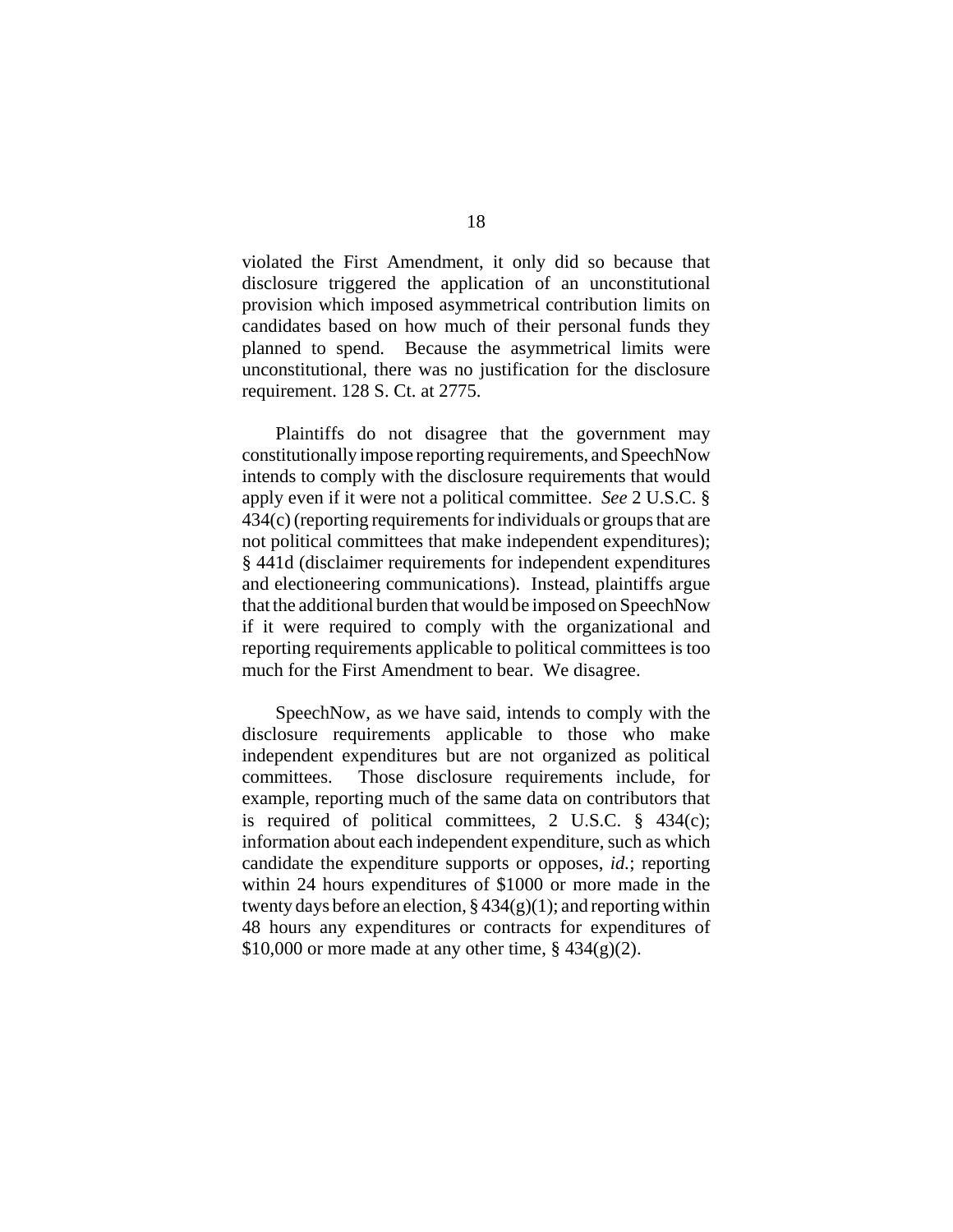Because SpeechNow intends only to make independent expenditures, the additional reporting requirements that the FEC would impose on SpeechNow if it were a political committee are minimal. Indeed, at oral argument, plaintiffs conceded that "the reporting is not really going to impose an additional burden" on SpeechNow. Oral Arg. Tr. at 14 ("Judge Sentelle: So, just calling you a [PAC] and not making you do anything except the reporting is not really going to impose an additional burden on you right? . . . Mr. Simpson: I think that's true. Yes."). Nor do the organizational requirements that SpeechNow protests, such as designating a treasurer and retaining records, impose much of an additional burden upon SpeechNow, especially given the relative simplicity with which SpeechNow intends to operate.

Neither can SpeechNow claim to be burdened by the requirement to organize as a political committee as soon as it receives \$1000, as required by the definition of "political committee," 2 U.S.C. § 431(4), 431(8), rather than waiting until it expends \$1000. Plaintiffs argue that such a requirement forces SpeechNow to comply with the burdens of political committees without knowing if it is going to have enough money to make its independent expenditures. This is a specious interpretation of the facts before us. As the district court found, SpeechNow already has \$121,700 in planned contributions from plaintiffs alone, with dozens more individuals claiming to want to donate. SpeechNow can hardly compare itself to "ad hoc groups that want to create themselves on the spur of the moment," as plaintiffs attempted at oral argument. Oral Arg. Tr. at 17. In addition, plaintiffs concede that in practice the burden is substantially the same to *any* group whether the FEC imposes reporting requirements at the point of the money's receipt or at the point of its expenditure. Oral Arg. Tr. at 15-16. A group raising money for political speech will, we presume, always hope to raise enough to make it worthwhile to spend it. Therefore, groups would need to collect and keep the necessary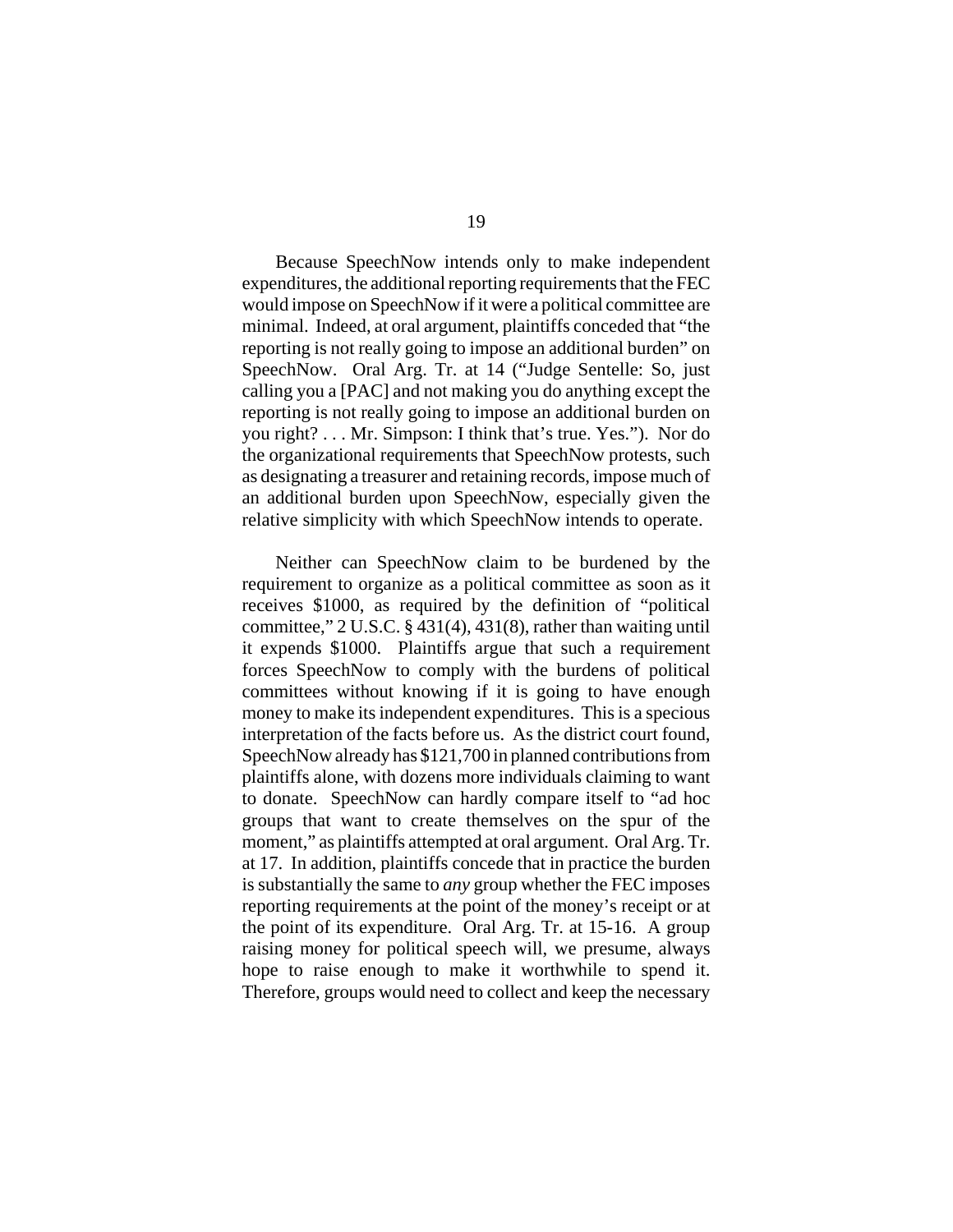data on contributions even before an expenditure is made; it makes little difference to the burden of compliance *when* the group must comply as long as it anticipates complying at some point.

We cannot hold that the organizational and reporting requirements are unconstitutional. If SpeechNow were not a political committee, it would not have to report contributions made exclusively for administrative expenses. *See* 2 U.S.C.  $§$  434(c)(2)(C) (requiring only the reporting of contributions "made for the purpose of furthering an independent expenditure"). But the public has an interest in knowing who is speaking about a candidate and who is funding that speech, no matter whether the contributions were made towards administrative expenses or independent expenditures. Further, requiring disclosure of such information deters and helps expose violations of other campaign finance restrictions, such as those barring contributions from foreign corporations or individuals. These are sufficiently important governmental interests to justify requiring SpeechNow to organize and report to the FEC as a political committee.

We therefore answer the last two certified questions in the negative. The FEC may constitutionally require SpeechNow to comply with 2 U.S.C. §§ 432, 433, and 434(a), and it may require SpeechNow to start complying with those requirements as soon as it becomes a political committee under the current definition of  $\S$  431(4).

### **Conclusion**

We conclude that the contribution limits set forth in certified questions 1, 2, and 3 cannot be constitutionally applied against SpeechNow and the individual plaintiffs. We further conclude that there is no constitutional infirmity in the